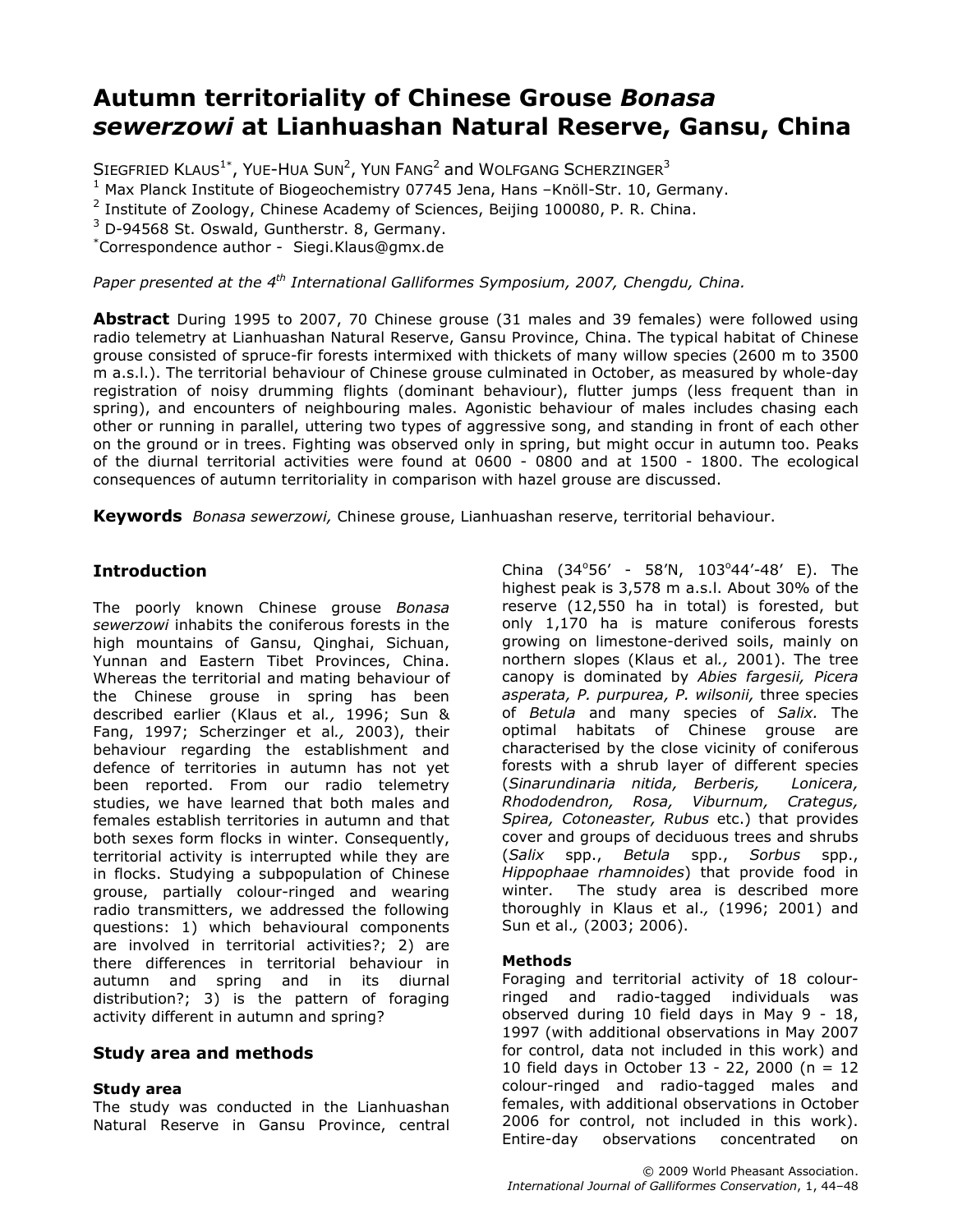foraging males and females and the territorial activities of males (flutter jumps, noisy drumming flights, encounters). All types of behaviour (noisy drumming flights, flutter jumps and encounters of neighbouring males) seen or heard of a given number of birds observed per hour of the day were summed. In the case of foraging, the number of birds seen per hour along our fixed transect line (males and females combined) was summed. The relative values of all performances per hour of the day were obtained by setting the sum of these territorial behaviours observed during the 10-day period to 100%. The 10-day sum of any territorial performance was divided by the 10 day-sum of all performances and the resulting quotients were drawn as a function of day time. Times given are local times in China. In the description of the grouse behaviour, we follow the terminology of Hjorth (1965).

The weather during both 10-day periods was comparable, varying between warm, sunny days and rain or even snow fall. The sum of the 10-day periods included the whole range both in May and October. The day length was different –about 11 hours in October 2000 (as an example: October 13: sunrise 7.12; sunset 18.34). The day length in May 1997 was 14 hours (as an example: May 9: sunrise 6.08, sunset 20.00). This resulted in different length of grouse activity periods, but not in the shape of activity curves and in the relative proportions of the performances regarded here.

### Results

The main element of territorial activity is the biphasic flutter jump, composed of a rising phase, a gliding and a landing phase (sonogram see Scherzinger et al., 2006). The noisy drumming flight was recorded when the birds left or visited the roosting trees or when changing trees during feeding. Series of wing-beats were interrupted by gliding, producing acoustic signals.

When neighbour males approached each other, conflicts followed. These were accompanied by two types of vocalizations, the aggressive song (sonogram see Klaus et al., 1996) and the trill song. Encounters were observed on the ground (more frequent) or in feeding trees or shrubs. During the encounter, the males started singing, often in duet, and climbed within the shrubs at distances of 1 - 5 m from each other. Chasing flights might follow. After a male visited a neighbour's territory, both rivals ran on the ground, one chasing the other or in parallel. When they interrupted the chase, they started to feed or crouch on the ground. During the entire encounter they uttered the aggressive or the trill songs (Klaus et al., 1998). The conflict culminated when males approached each other and stood in an erect pose in front of each other. Synchronous headbowing dominated this behaviour. Actual fights occurred rarely. They consisted of jumping into the air, pecking and loud wing-beating. Serious fights were observed only in spring, but they may occur in autumn too.

In the early morning in autumn, after leaving the roost trees, the Chinese grouse fed in willows. In spring, flutter jumping started before foraging. In both autumn and spring, foraging prevails in the afternoon (67%) with peaks between 1630 and 1830 (or 1930 in spring due to the prolonged daylight in May) (FIG. 1). The morning feeding period (0400 - 1200) was more extended in spring (6.30 - 12.30). In autumn, there was a more pronounced peak between 0630 and 0830. In both spring and autumn, 33% of feeding grouse were recorded in the morning (spring:  $n = 46$ , autumn:  $n = 59$ ). Altogether, 143 foraging grouse were observed in spring and 177 in autumn.



FIG. 1 Daily distribution of the relative frequency (%) of foraging Chinese grouse (males and females combined) in autumn and spring at Lianhuashan Natural Reserve, Gansu Province, China.

The diurnal distribution pattern of territorial behaviours by males in autumn (% per hour of the day) is summarized in FIG. 2. In the morning, activities consisted of flutter jumps (14%,  $n = 28$ ), noisy flights (3.5%,  $n = 6$ ), and encounters (6%,  $n = 13$ ). Before noon, only  $23.5\%$  (n = 47) of all territorial performances were recorded, with peaks around 0830 and a resting time between 1030 and 1330. In the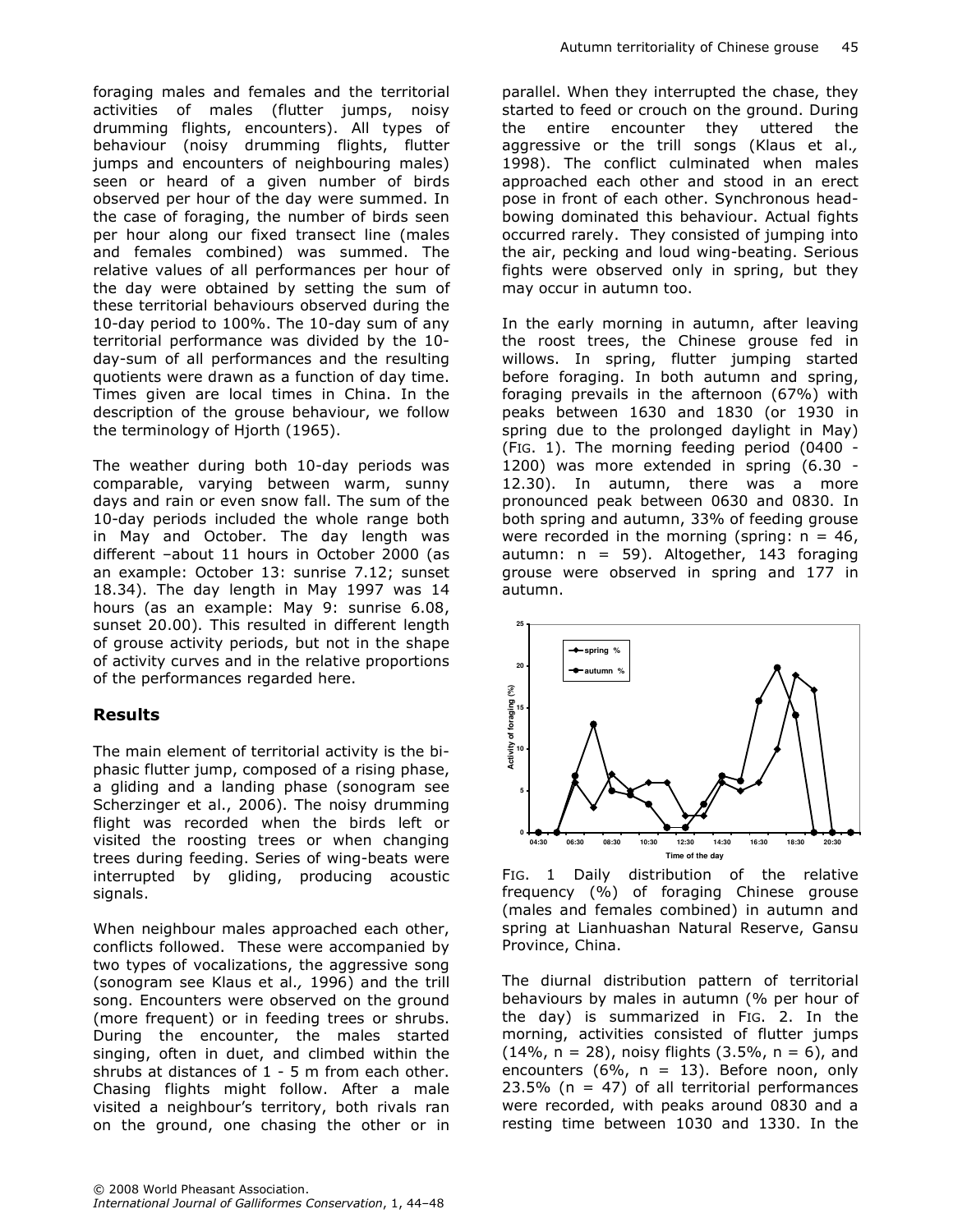afternoon, the territorial activity was more pronounced: noisy flights dominated  $(41\% , n =$ 81), followed by flutter jumps (20%,  $n = 39$ ), and encounters  $(15\% , n = 32)$ . Overall, the dominating territorial activities were territorial flights (45%), flutter jumps (34%), and encounters (21%). Peaks of activity were recorded between 1530 and 1730, before intensive foraging took place (FIG. 1). In total, 200 territorial performances were registered in the 10-day period.



FIG. 2 Frequency distribution (%) over the day of three different forms (flutter jumps, noisy flights, encounters) of territorial behaviour exhibited by Chinese grouse males in October 2000 registered during a 10-day period of pronounced activity at Lianhuashan Natural Reserve, Gansu Province, China.

The diurnal distribution of territorial behaviour in spring differed from that in autumn. In spring, flutter jumps dominated, with the highest peak in the morning between 0530 and 0730 (73%,  $n = 467$ ) and a smaller one in the afternoon  $(13\%, n = 84)$  (Fig. 3). Noisy flights were much less frequent: 6% in the morning (n  $= 37$ ) and 3% in the afternoon (n = 21). Encounters were registered in the morning  $(2.8\% , n = 18)$  and in the afternoon  $(1\% , n = 18)$ 7). Overall,  $82\%$  (n = 522) of all territorial performances ( $n = 634$  in the 10-day period) were recorded before noon and  $18\%$  (n = 112) in the afternoon.

A global test showed a significant difference in the frequencies of flutter jumps, noisy flights and encounters between spring and autumn  $(\chi_2^2 = 232.2, P < 0.0001)$ . Flutter jumps were the dominating territorial performance in spring (87% of all performances versus 34% in autumn  $[\chi_1^2 = 228.7, P < 0.0001]$ ). In autumn noisy flights were dominant (45% vs. 9.3% in spring,  $\chi_1^2 = 125.6$ , P <0.0001), followed by encounters (21% vs. 4% in spring  $[x_2^2 = 70.2]$ ,  $P < 0.0001$ ]). The mean length of the time interval between two successive flutter jumps of individual males also differed between spring and autumn, 2.5  $\pm$  2.0 min (n = 75) and 21  $\pm$ 24 min (n = 40), respectively, ( $t = 5.23$ , d.f. = 42.2  $P < 0.0001$ ).

Foraging activity of Chinese grouse (both sexes combined) was concentrated during the second half of the day (67% of all observations of foraging grouse), with only small differences between spring and autumn. Comparing the peaks of the different activities in the morning, it was evident that males start their flutter jump display in spring before feeding. In contrast, foraging in autumn culminates before territorial activities started.



FIG. 3 Frequency distribution (%) over the day of three different forms (flutter jumps, noisy flights, aggressive encounters) of territorial behaviour exhibited by Chinese grouse males in May 1997 registered during a 10-day period of pronounced activity at Lianhuashan Natural Reserve, Gansu Province, China.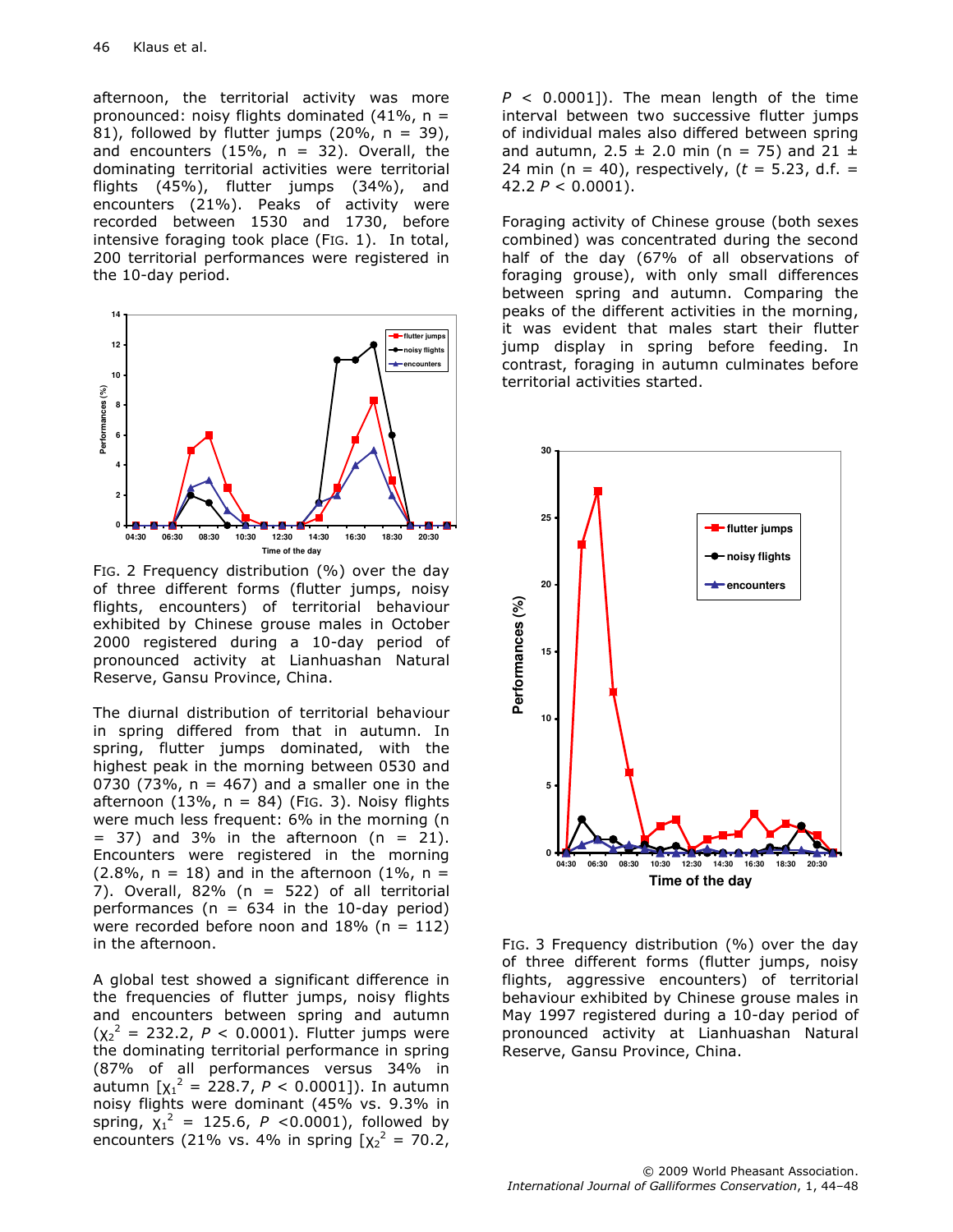# **Discussion**

In hazel grouse, both males and females defend year-round territories throughout most of their range, with peaks of activity in spring and autumn (Swenson, 1993; Bergmann et al., 1996). Territorial activity (whistling, flutterjumping, and rarely encounters) increases markedly just after the breaking-up of broods in early September - October, when yearlings start to find their own territories. At this time the birds respond to imitations of the territorial song with a hunter's whistle (Wiesner, 1977). In both autumn and spring, hazel grouse show peaks in response to the play-back (of the whistling song), but only in spring do they show a peak in spontaneous advertisement. Border disputes (encounters) were more common in autumn. In addition, responding hazel grouse males sing more often in spring than in autumn, when wing-produced sounds were more common (Swenson, 1991). In contrast, in both autumn and spring male Chinese grouse perform all three types of performances spontaneously. The activity pattern of Chinese grouse both in spring and in autumn was biphasic, with peaks in the morning between 0630 and 1000 and in the afternoon between 1500 and 1800 (autumn), and peaks in the morning between 0430 and 0830 and in the afternoon between 1500 and 2000 (spring, FIGS.  $1 - 3$ ).

#### Why do the males establish territories before the break-up of the territory system?

The occupancy of a territory in autumn with a good supply of deciduous trees (winter food) and conifer cover is assumed to be crucial for the survival of both the hazel grouse and the Chinese grouse. In late October when frost and snow in Lianhuashan became common, the grouse entered flocks and went to the preferred winter habitats, first the females (mean  $3.63 \pm$ 0.77 km,  $n = 4$ ) and then most of the males (mean  $1.42 \pm 0.44$  km, n = 5). This resulted in a breakdown of the territorial system although some older males stayed in their territories in winter (Sun, 1997).

In the northern and eastern parts of their range, hazel grouse also tend to form flocks composed of both sexes in late autumn and winter, which Swenson et al. (1995) interpreted to be an anti-predator behaviour that enables the bird to use additional food resources in more open habitats. As a consequence of flock formation, the territorial system established in autumn breaks down and is re-established in early spring. Autumn territoriality should benefit the territory owners, who should have the advantage of previous ownership when they return to their territories after the dissolution of flocks in spring.

Most of the Chinese grouse in a local population join the flocks in a harsh winter with deep snow (unpublished results). The flocks over-wintered at places where food resources (buds and twigs of willows and berries of sea buckthorn) are most abundant. We suggest that flock formation in Chinese grouse, as in the hazel grouse, has evolved as a response to predation pressure in the open habitats, where the birds find a rich supply of food resources. Radio telemetry data showed that, after the resolution of flocks in late March to early April, first the males and later the females returned to their territories. We suggest that Chinese grouse select territories to provide rich food and cover for the early part of the reproduction period (pre-laying, laying and incubation). Swenson (1991) found that the hazel grouse, one of the smallest grouse, depends strongly on rich food in the pre-laying period, resulting in territoriality also in females. The Chinese grouse, which is the smallest of all the grouse (Sun et al., 2004), lives in harsh high mountain habitats. We suggest that establishing a well defined territorial system in the autumn benefits the reproduction of territory holders in the following spring.

## Acknowledgements

The work was supported by Deutsche Forschungsgemeinschaft (DFG) and Max-Planck-Gesellschaft (MPG), by the Chinese Academy of Sciences and by the National Natural Sciences Foundation of China (No. 30620130110). We are grateful to Hans-Heiner Bergmann, Stephen Browne and Jon E. Swenson for their comments on the manuscript and help with the statistics (by J. E. S.).

### References

- BERGMANN, H.-H., KLAUS, S., MÜLLER, F., SCHERZINGER, W., SWENSON, J.E. & WIESNER, J. (1996) Die Haselhühner. Magdeburg.
- HJORTH, I. (1970) Reproductive behaviour in Tetraonidae. Viltrevy, 7, 181-596.
- KLAUS, S., SCHERZINGER, W. & SUN, Y.-H. (1996) Ökologie und verhalten des Chinahaselhuhns Bonasa sewerzowi. Der Ornithologische Beobachter, 93, 343-365.